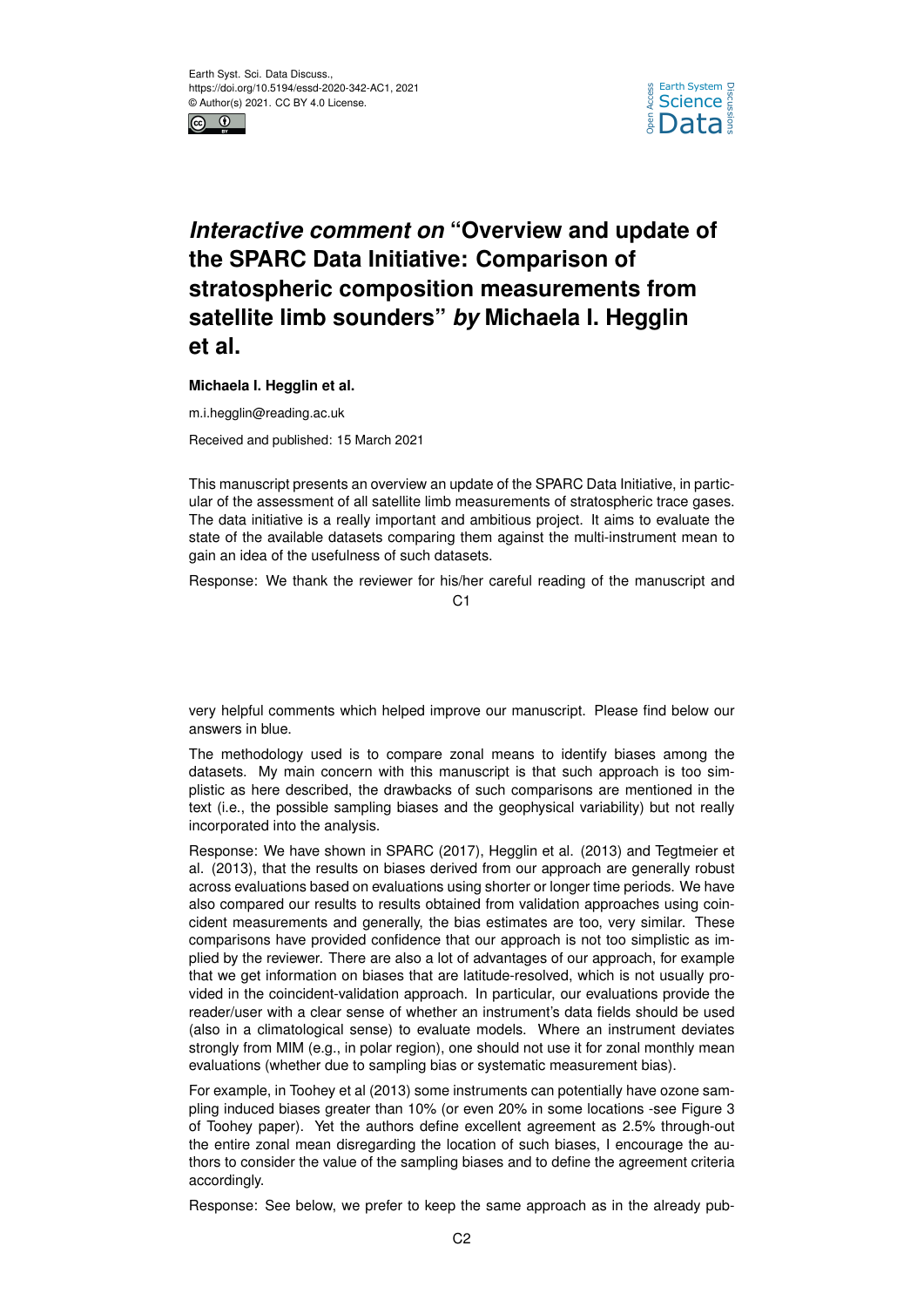lished literature on the SPARC Data Initiative, so to keep the results/numbers comparable.

So, for ozone below 100hPa and near the poles excellent agreement could be defined as between 10% due to the expected sampling biases.

Similarly, when comparing "cross-sections" (as in Figure 5) for different time periods, each "climatology" will be affected by different variability. For example, the figure below shows "climatologies" constructed using MLS data for different time periods.

As can be seen, some differences that will be interpreted as bias in the current analysis, are just natural variability (values up to 5 to 10% in the ozone example above). The methodology should identify areas of high variability and change the criteria agreement for such areas. They could also identify how many months are needed to decrease such variability within their current excellent agreement criteria and only include "climatologies" on such scales.

Response: See below for further discussion. We are fully aware of the possibility that natural variability may have an advers impact on our comparison methodology. However, the 5% to 10% sampling biases identified by the reviewer can be readily minimised by averaging over a longer time period that covers several QBO-cycles than that chosen in the above figure by the reviewer.

I understand that including the sampling biases and the variability into the analysis may be over-ambitious for the already ambitious project. But at least a more thorough discussion of the caveats of the agreement criteria is needed.

Response: We indeed opt to add a more detailed discussion of the above shortcoming of our methodology in the text as suggested by the reviewer (see new section 3.2.1), since a detailed evaluation of the influence of sampling biases is indeed beyond the scope of this manuscript. The reviewer is correct that natural variability has to be taken into account in the interpretation of the derived inter-instrument differences. We

 $C<sub>3</sub>$ 

would like to stress that we have taken account of sampling issues in several ways when performing our evaluations and also were following procedural precautions to be confident of the validity of our approach:

- We include as many years as possible with the maximum years of overlap in one evaluation. Where overlap was not possible, as many years as possible would be chosen keeping in mind a potential tradeoff with underlying trends. For most species, trends can be considered much smaller than inter-instrument differences.

- Where the instruments' temporal coverage allowed for it, we tested inter-instrument differences for different time periods to get a sense of the influence of temporal inconsistencies in the comparison. The general structure in the different instruments' biases relative to another thereby generally did not change.

- There are some examples where the previous conclusion was not applicable. When looking at SAGE II versus HALOE differences we found that the inter-instrument differences changed over time, which in this case was indicative of a drift in one of the instruments. The change was not attributable to sampling biases since the instruments were compared for over the same time periods. Please see SPARC report (2017) for a detailed discussion.

- Where possible, we also used multi-annual averages over time periods longer than 3- 4 years so that obvious structures in tracer distributions from the QBO (such as seen in the reviewer's example when looking at the 2009-2012 versus 2015-2016 time periods) would cancel out.

Finally, while we agree with the reviewer's suggestion in principle, we would like to retain our definition of the different levels of agreement, mainly because we would like to remain comparable to and consistent with the SPARC report (2017). A further argument may be that the definition of levels of agreement is to some extent arbitrary anyway and would likely differ when defined by a data producer (who understands how difficult it is to measure in the lowermost stratosphere) versus a data user (who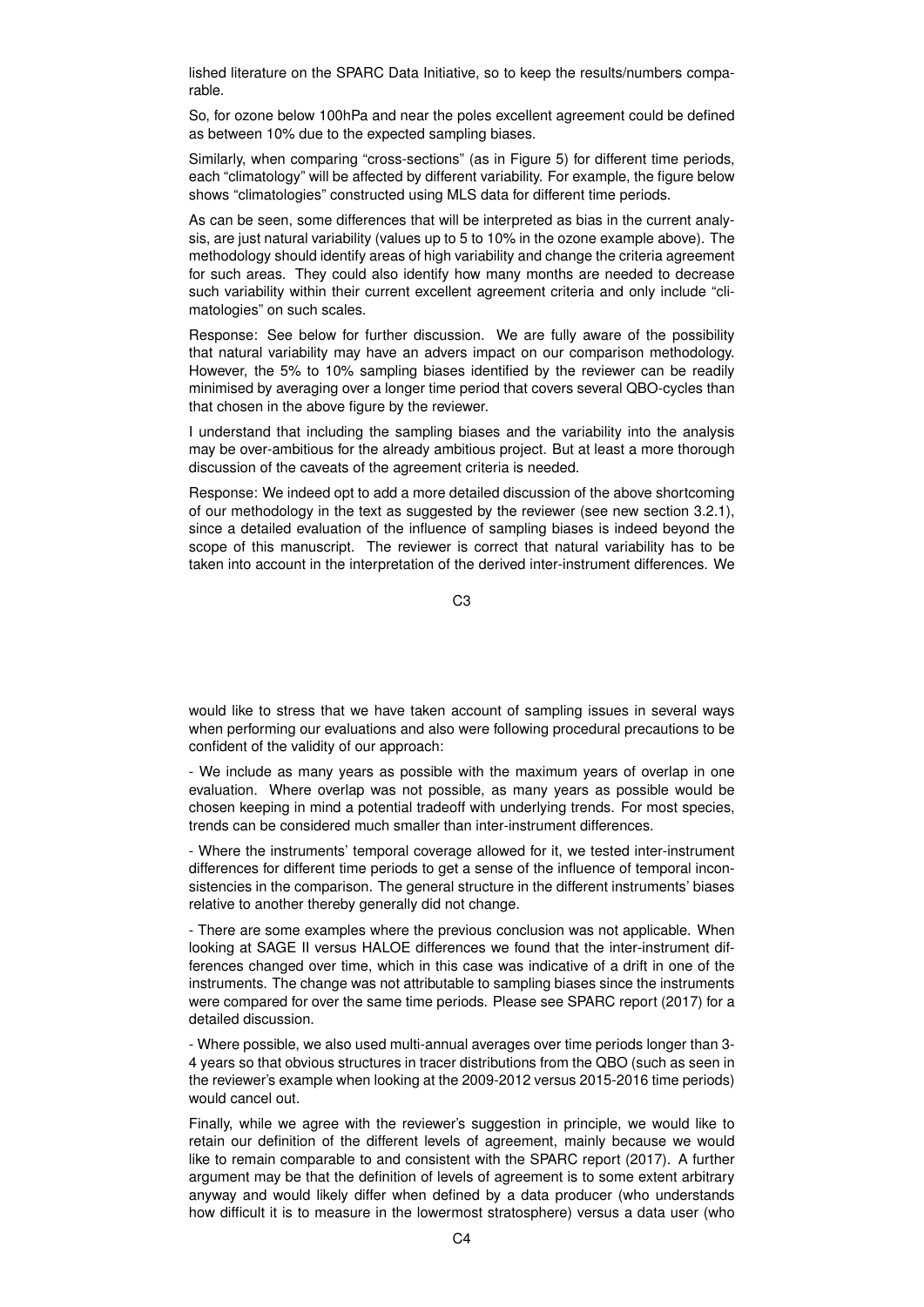needs a certain level of accuracy to be able to make a clear inference for, e.g., model performance).

Comments:

P2 line 20: the vertical resolution is not 1 to 4km according to the satellite instruments section.

Response: We now say approximately 1 to 5 km, since this range depends on the species and spans all vertical resolutions given in Table A5 (submitted manuscript) except the highest (SAGE III/ISS with 0.75 km) and lowest resolutions (UARS-MLS with 8 km) indicated.

P2 line 28: There should be more recent citations for stratospheric dynamics and transport.

Response: We added a few references and now add 'e.g.' not to imply this list to be exhaustive.

P3 line 4: Delete the in-preparation paper.

Response: Deleted.

P2 line 28: Space missing between N2O5 and HNO4.

Response: Changed.

P3 line 29: add "and" between CH2O and CH3CN

Response: Added.

Figure 2 is hard to read. Consider getting rid of the alternating blues background and filling the cells using solid colors instead of Xs.

Response: Thank you for the suggestion. We have changed the figure and hope it is now better readable.

C5

P4 line 14: It is not clear to me what is meant by random sampling error? The sampling error is anything but random is determined by the sampling and the variability of the measured parameter. Are the "highly structured and transient features that may not be resolved by some instruments" refer on P4 line 25 what is meant by random sampling error? Please clarify.

Response: Thank you for spotting this error. We meant to say random measurement error. Corrected.

Section 2: This entire section is inconsistent. Some instrument subsections have information about its vertical resolution, some have information about the spectral range and spectral resolution, some have information about which retrieval they are using, some explain the measurement concept (i.e. GOMOS), some have FOV information, or tangent heights. Please be consistent, if you feel the need to explain on detail for an instrument, then explain it for the other, regardless if it is given on the tables.

Response: The instrument descriptions have now been fully revised and homogenised.

P5 line 22: Please add emission after nadir. They are other type of measurements using the nadir view.

Response: Added.

Figure 3: What is wrong with SCIAMACHY and OMPS around 45W and 60S? Is this related with the South Atlantic Anomaly, if those please mention it here or in the SCIA-MACHY / OMPS sections. This figure is also missing the sampling patterns of LIMS, MAESTRO and SAGEI. If MAESTRO sampling is missing because is the same as ACE-FTS, please make sure to specify that in the ACE-FTS subplot title or in the caption.

Response: OMPS and SCIAMACHY sampling patterns are indeed affected by the South Atlantic Anomaly as correctly noted by the reviewer. This has been noted in the caption. We added a sampling pattern for LIMS. ACE-FTS has the same sampling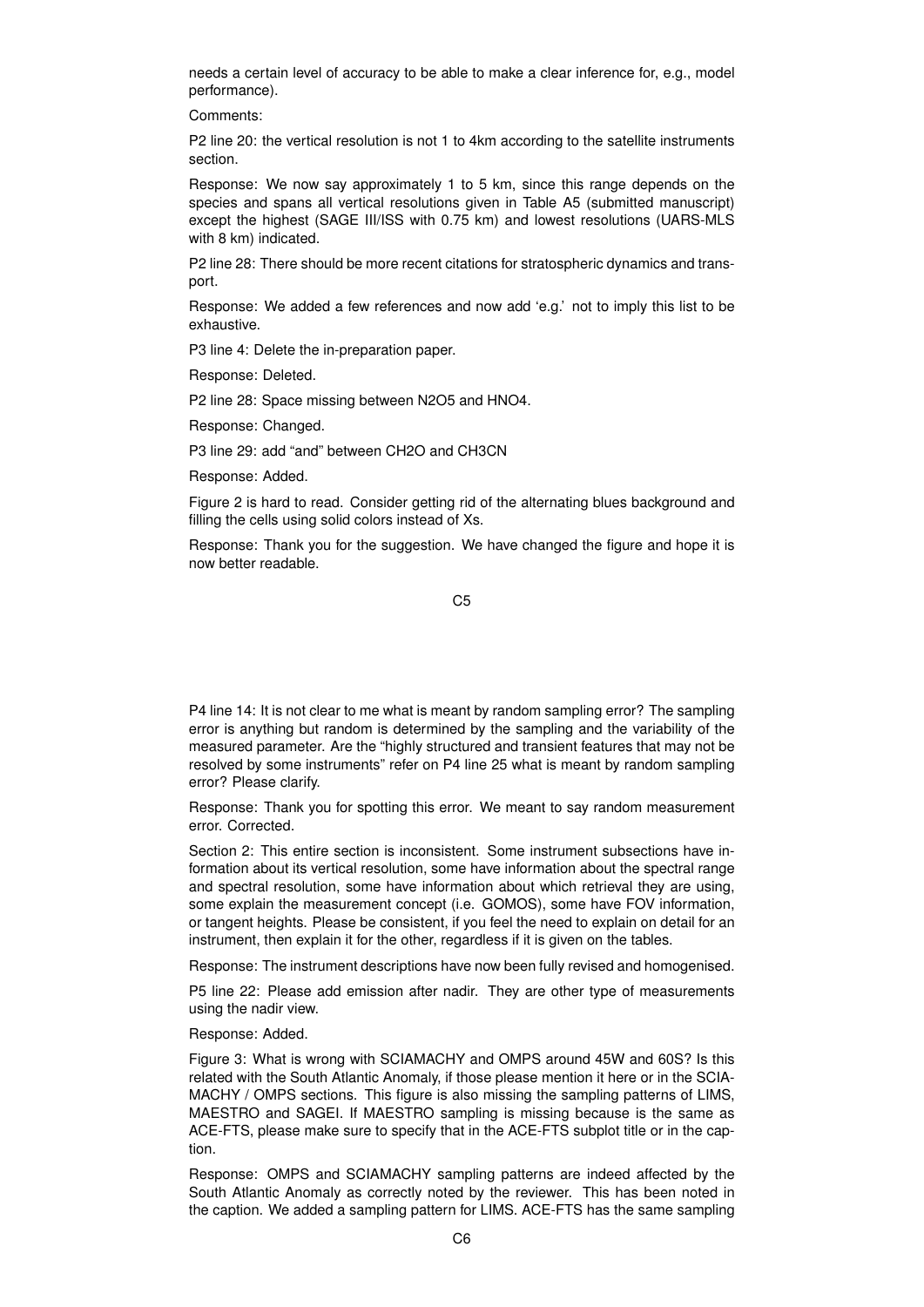pattern as ACE-MAESTRO, and SAGE I is very similar to SAGE II, HALOE and SAGE III/ISS, which is now also noted in the caption.

P6 line 17: delete space before 70S

Response: Deleted.

P7 line 2: "was about 3 to 5km" contradicts the statement made in the introduction "1 to 4 km"

Response: See answer above.

P7 line 15: if POAMII and POAMIII tracks are identical why show them on Figure 3. (Just curious what happen to POAM1)

Response: POAM III is now removed from the figure. Note, POAM 1 was a much earlier instrument of a fundamentally different design and was never operational.

Section 2.6. I thought there were different retrieval versions for this instrument. Which one are you using and why?

Response: This section refers to Odin OSIRIS, for which there is only one retrieval version for this instrument, version 5.10.

P8 line 14: This is the same principle of sun occultation which was not explained previously. Why explain it here? or better yet Why not explain the sun occultation and other methods the first time they are introduced...

Response: The information is deleted, we now refer to the SPARC report for the information on different measurement techniques since this seems to be too much of a textbook material.

P8 line18: altitude resolution of GOMOS is 0.5 to 1.7 versus 3 to 5 UARS MLS are you should you do need to use the averaging kernels. Could you prove that the comparisons do not improve when comparing so dissimilar resolutions?

C7

Response: Thanks for the suggestion. We agree that validation exercises of individual instruments need to take vertical resolution into account, ideally by applying the averaging kernels. Our evaluation approach, however, includes 18 instruments with varying vertical resolutions and also varying spatial coverage. We have discussed the impacts of such differences in the report and in companion publications (Neu et al., Toohey et al.) for selected trace gases and instruments. It is beyond the scope of the current activity to apply sampling patterns and averaging kernels to all data products. In addition, we want to stay consistent with and comparable to earlier results based on older data versions (Hegglin et al., 2013; Tegtmeier et al., 2013; SPARC, 2017), and have therefore decided to keep the current approach (see text in Section 3.2.1).

P8 line 26: I thought it was 0.025 cm-1 (see for example https://amt.copernicus.org/articles/2/337/2009/amt-2-337-2009.pdf )

Response: The 0.025 is the number you get if you apply the textbook formula to the maximum optical path difference. But in real life you do not get this, because an instrument is never perfectly aligned, the beam is not infinitesimal narrow etc. Thus, industry responsible for building MIPAS guaranteed only 0.035. This is the number we work with. The text remained unchanged.

P9 line 3: Please justify why are you using this retrieval and not any of the many others. . .

Response: See answer to reviewer 1. Some text is added.

P9 line 23: "the latitude scanning (see figure 3) is the same each year". That is not true, it changes slowly, the pattern may be the same but not the time of the measurements, see below:

Response: Text has been changed.

P9 line 25: Methodology discussions should be moved to section 3

Response: Information moved.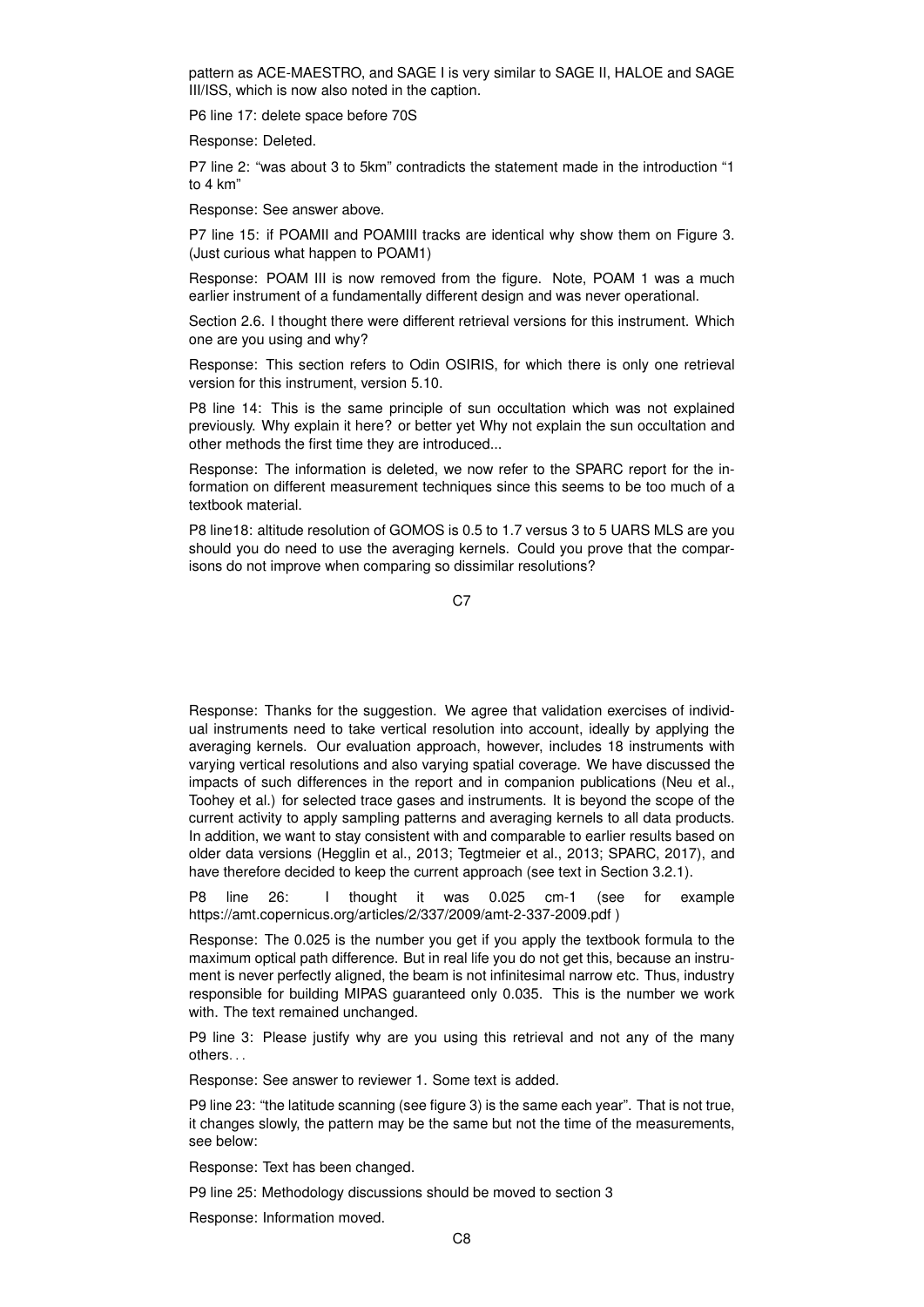P10 line 5: Again, I am assuming that their sampling patterns are identical. In that case, Figure 3 should be labeled differently so that the reader know that their sampling pattern is the same..

Response: Done.

P10 line 8 Methodology discussions should be moved to section 3

Response: Information moved.

P10 line22: The instrument was not damaged. Please change to: Unfortunately, during launch, most of the aperture was obstructed by a plastic film used for insulation that became detached during the ascent to orbit. (or something similar) https://doi.org/10.1117/12.623574

Response: Changed. However, we use the Gille et al. 2008 reference, which discusses the issue in detail as well.

P10 line 24 Coverage is 65S – 82N https://doi.org/10.1029/2007JD008824

Response: Changed, thanks for spotting this mistake!

P11 line 11: Coverage is between 38S-65N in north looking days and 65S-38N on south looking days so, as shown in figure 3, I could be argued that the coverage is actually 65S-65N. What does nominal mean in this instance?

Response: Note, the South looking days only happened during three occasions. We now explain this in the text and also deleted the notation of nominal: Three times during the observation period, in late November, middle of February, and beginning of April, the ISS turned 180 deg along its yaw axis, so that the field of view deflection was pointing southward, resulting in inverse hemispheric observation ranges (65 degS-38 degN).

Section 2.17: I do not believe TES is used at all in the manuscript. Please delete this section or include examples using TES data.

 $C<sub>9</sub>$ 

Response: Section is now deleted.

P11 line 18: the apodized or unapodized detail was not mention for MIPAS.

Response: Information is now deleted.

P12 line10: The data preparation and handling of the dataset is a really important step of the whole endeavor. Please provide a brief description here, or in each instrument section. Also, the SPARC data initiative does not have information on the new datasets included in this manuscript.

Response: We agree with the reviewer that the gridded dataset construction is one of the most important steps of the Data Initiative work and in fact has caused a substantial workload for the instrument PIs. It is due to this reason that some other available instruments/retrievals were not included in the study. However, it is hard to summarise all the crucial details of all the different approaches taken. The SPARC Data Initiative dedicated a whole chapter on this. Thus, we decided to highlight better where to find this information in the report and add the missing information on OMPS and SCIA-MACHY as follows to Section 3.1: Note, for the new SAGE III/ISS gridded datasets, the same approach was followed as for the other SAGE instruments. For OMPS, the data are handled in exactly the same way as those from SCIAMACHY with exception of the rejection of measurements within the South Atlantic Anomaly (SAA) region. While for SCIAMACHY, a fixed latitude-longitude range is used, the SAA flags from the level-1 product are used for OMPS.

P12 line19: The conversion from altitude to pressure levels as well as the conversion from number density to volume mixing ratio will introduce an uncertainty. According to 10.5194/amt-9-2497-2016 this bias could be up to 5% in the upper stratosphere (Figure 8/section 6 of that paper).

Response: We have added a note on this issue and refer to Hubert et al. (2016).

P12 line16: is not clear to me what is meant by hybrid log linear interpolation, do you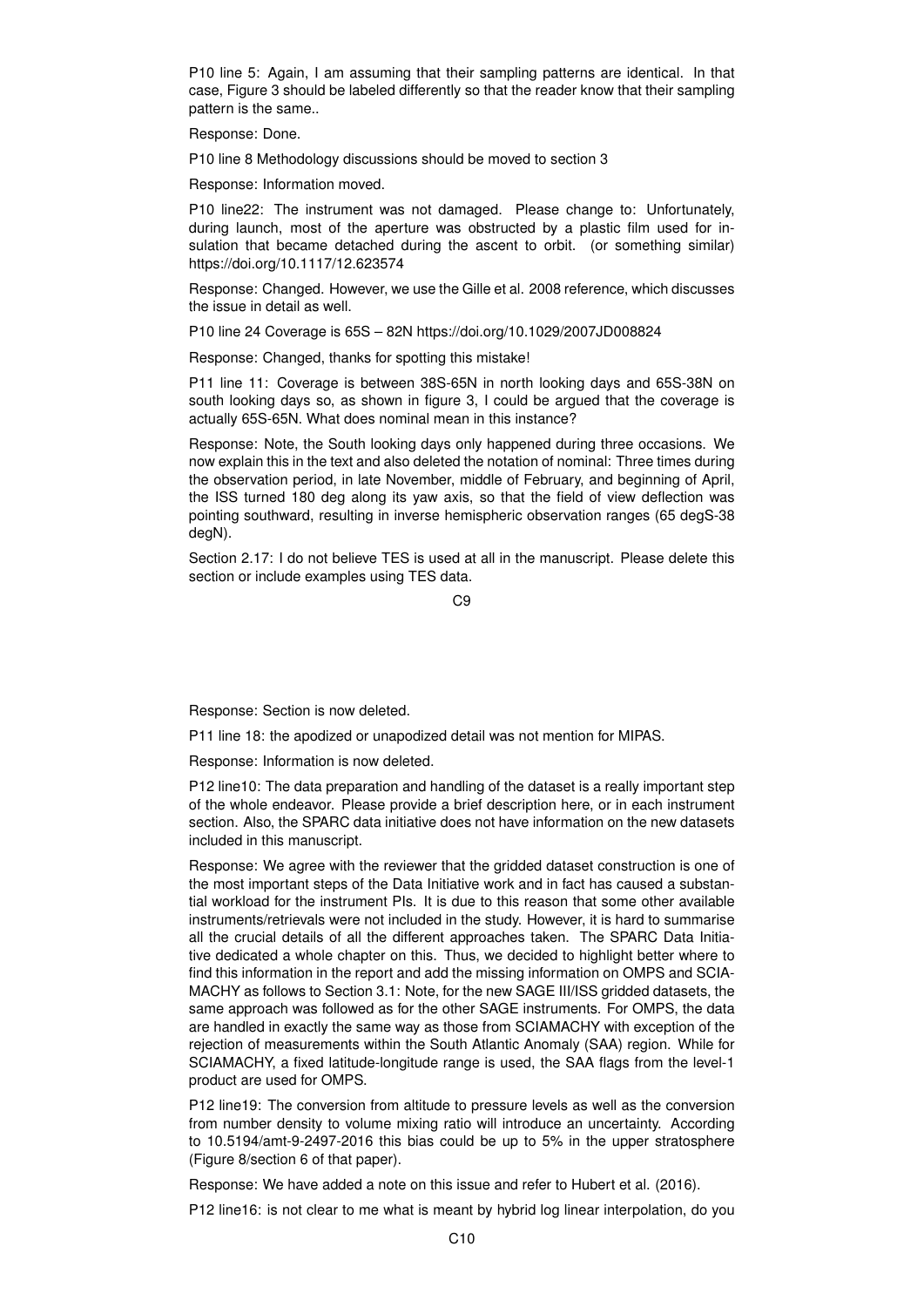mean that you linearly interpolated on log(pre) instead of on pre. A brief explanation will suffice. The terminology on Table 3 is barely used through-out the rest of the text. I recommend changing the blue-red color bar of Figures 5, 6, 8 etc, to a blue-white-red color bar with the white covering from -2.5 to 2.5. That way the reader could easily identify where the excellent agreement is found.

Response: We have added the following explanation: To this end, profile data have been carefully screened before binning and a hybrid log-linear interpolation in the vertical has been performed (i.e., the VMR is interpolated linearly in log-pressure). However, we have kept our original color scale for the difference plots since we had used it in this way in our previous papers and the SPARC (2017) report. This allows for easier comparison between old and new data versions in the different comparisons. Also, even for small differences it can be interesting to know if they are positive or negative.

P12 line 24: The authors seem to use climatology file when they meant zonal monthly mean files. It is confusing.

Response: We changed the notation throughout the manuscript.

Figure 4: Again not climatology file, zonal monthly mean file, space missing between and-LST\_MEAN. MIPAS was not available in 2018. Do you mean 2008?

Response: Thank you for spotting these errors, now corrected.

P12 line 29: Toohey et al 2013 is not the only study about sampling biases for limb instruments, there are more, for example: 10.5194/amt-7-1891-2014, 10.5194/acp-16- 11521-2016, 10.5194/acp-18-4187-2018, 10.5194/amt-12-2129-2019

Response: Thank you for pointing out these studies. Now added.

P13 line 26: How do the authors define if measurements from a given instrument are deemed unrealistic. I think the MIM will be more robust if the authors defined quantitively which measurements to include or exclude.

C11

Response: This is for measurements outside the  $\pm 3$  sigma range. Information now added.

P14 line 17: Since the second summary is not going to show here, please delete this paragraph.

Response: Deleted.

P16 Line15: Why are the author evaluating different retrievals for OMPS? If they are going to do that, they should include all the retrievals from MIPAS and OSIRIS, etc.

Response: We include them here as there is not yet enough information from independent validation exercises available that we could use to exclude one or the other retrieval.

P16 line 23: Wang et al is published already. And it shows how to get rid of the altitude registration problem. Such correction should be implemented for SAGEIII/ISS. As well as for SAGEII since that product is also affected.

Response: We have updated the reference. We have now also updated the SAGE III/ISS and SAGE II data by correcting the altitude registration problem.

P17 line 27: I thought kernels were not considered at all through the whole study. Further I do not see what retrieving in log space has to do with the kernels. The averaging kernels are concentration dependent disregarding if they are retrieved in log space or not. Retrieving in log space only ensures that the retrieval will be positive.

Response: Yes, the reviewer is correct. None of the evaluations take the AKs into account. We have now reworded this passage: Note, it is expected that the application of averaging kernels would likely improve these comparisons (which should be tested in future work).

P19 line 1: instead of the current figure 5 why did the authors do not show the figure 5 and 6 equivalent for CH4. It will presumably show the same results as Figure 7 but I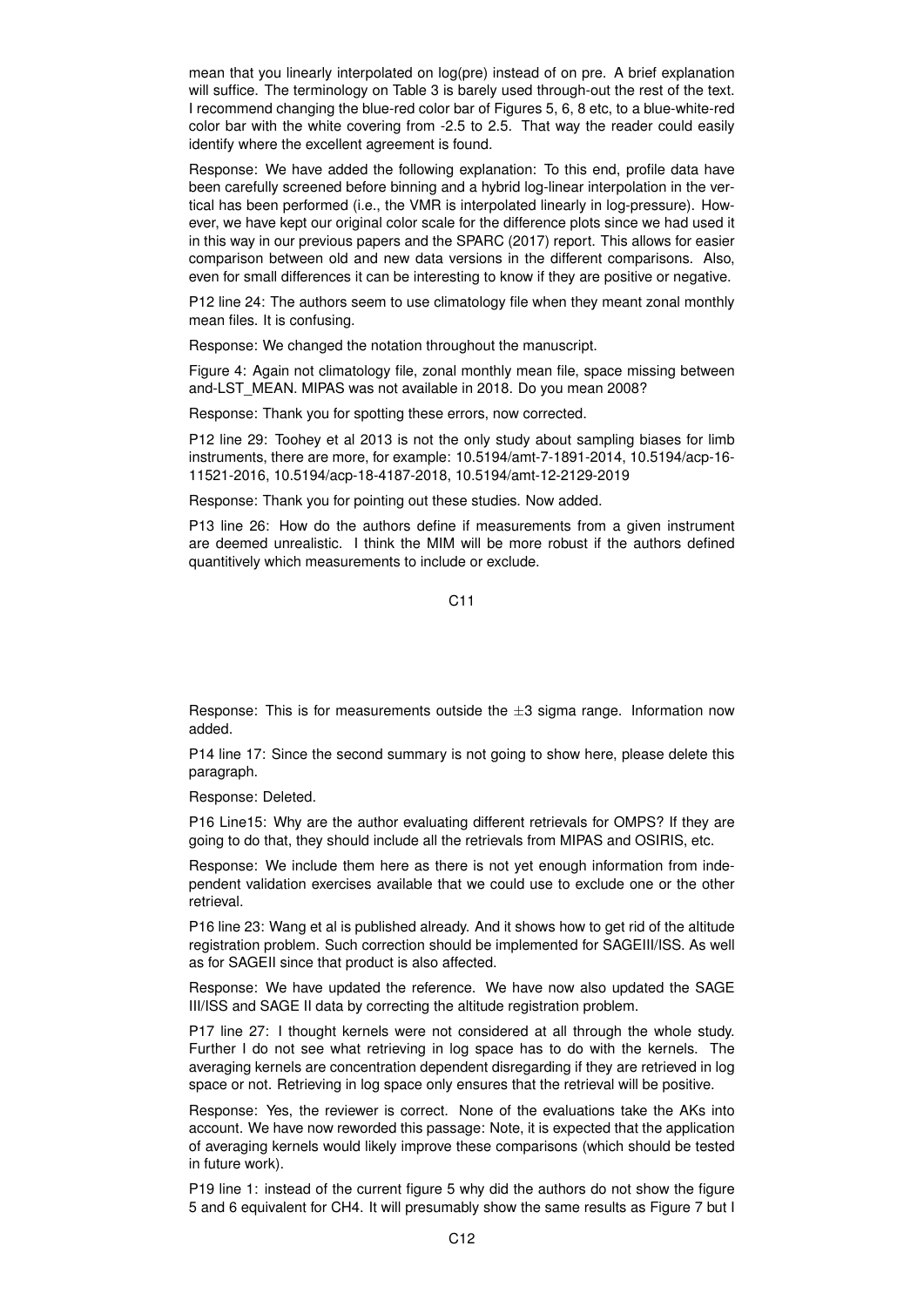will be consistent with the previous to sections.

Response: We see the reviewer's point but prefer to provide a selection of the evaluations we show in the SPARC Data Initiative report (2017) as outlined in the introduction of the manuscript.

Figure 7 what is the shaded region is this the excellent agreement region or the very good please specify in the caption.

Response: We have now added an explanation in the caption.

Figure 8: the color bar units are missing. Is the level in the differences really 2 or 2.5.

Response: Thank you for catching this. It should indeed have been 2.5. Now amended.

P20 line11: Not "climatologies", zonal monthly mean from SMR, MIPAS, ...

Response: Changed.

P20 line18: Again, be consistent in Figure 5 and 6 you only show the MIM, not the individual instruments zonal means. Now, looking at those, why are the authors including SMR into the MIM when there is a clear high bias around 20hPa in the tropics and a clear artifact around 60N.

Response: We understand the reviewer's wish to see consistency across the evaluations. To find this information for all (most) trace gas species, the reviewer is referred to the SPARC Data Initiative report (SPARC, 2017). Here, we would like to showcase a range of evaluations to highlight how one can get different pieces of information on the different datasets when doing so. As also argued for Figure 13, the value of having the zonal mean fields of each instrument included in this figure is to show obvious, non-physical features in some of the instruments (e.g. Aura-MLS, SMR), which are not obvious from just looking at the difference fields.

P21L16: Were some instruments not included for O3, H2O in figure 14 due to differences in time period, Why is this important for CO but not for H2O, O3, etc?

 $C<sub>13</sub>$ 

Response: The reason we left out SMR and MIPAS(1) in this figure is to remain comparable to the SPARC Data Initiative report. Now added as explanation.

P22 line 3: Why was ozone at higher altitudes not corrected using a chemical box model? There is a strong diurnal variation in the US-LM affecting those concentrations.

Response: Diurnal ozone variations are of ∼10% below 1âĂL'hPa and grow with increasing altitude up to more than 100% for upper mesospheric levels [e.g., Wang et al., 1996; Schneider et al., 2005]. In addition, the impact of temperature uncertainties on the conversion from altitude to pressure during the climatology production may cause additional errors that are particularly pronounced in the LM. Therefore, we decided to not correct the mesospheric ozone climatologies, but instead only evaluated the climatologies up to 1 hPa. This information is now added to the oznoe section.

P22 line 25: Why does figure 11 does not include the MIM? Also, this figure should include panels showing the difference versus the MIM to be consistent. How are the authors evaluating the good agreement (P22 line27) or the agrees well (P22 line31) or the very good agreement without it.

Response: The current version of Figure 11 has 15 panels. For readability and clarity of the figure, we have decided to keep the figure in its current version and to not include another 15 panels. The figure focuses on the consistency of the comparisons across the different nitrogen species, which benefits from showing comparisons for all species in one row. This would not be possible any more, if the differences to the MIM would be included. However, we have added the line for the MIM to each of the panels to guide the reader's eye.

What does the "s" stands for in ACE-FTS s10am etc?

Response: See next answer.

Figure 12: What is the "s" or the "ss"

Response: "s" stands for "scaled to 10 pm" and "ss" for "sunset measurements". Now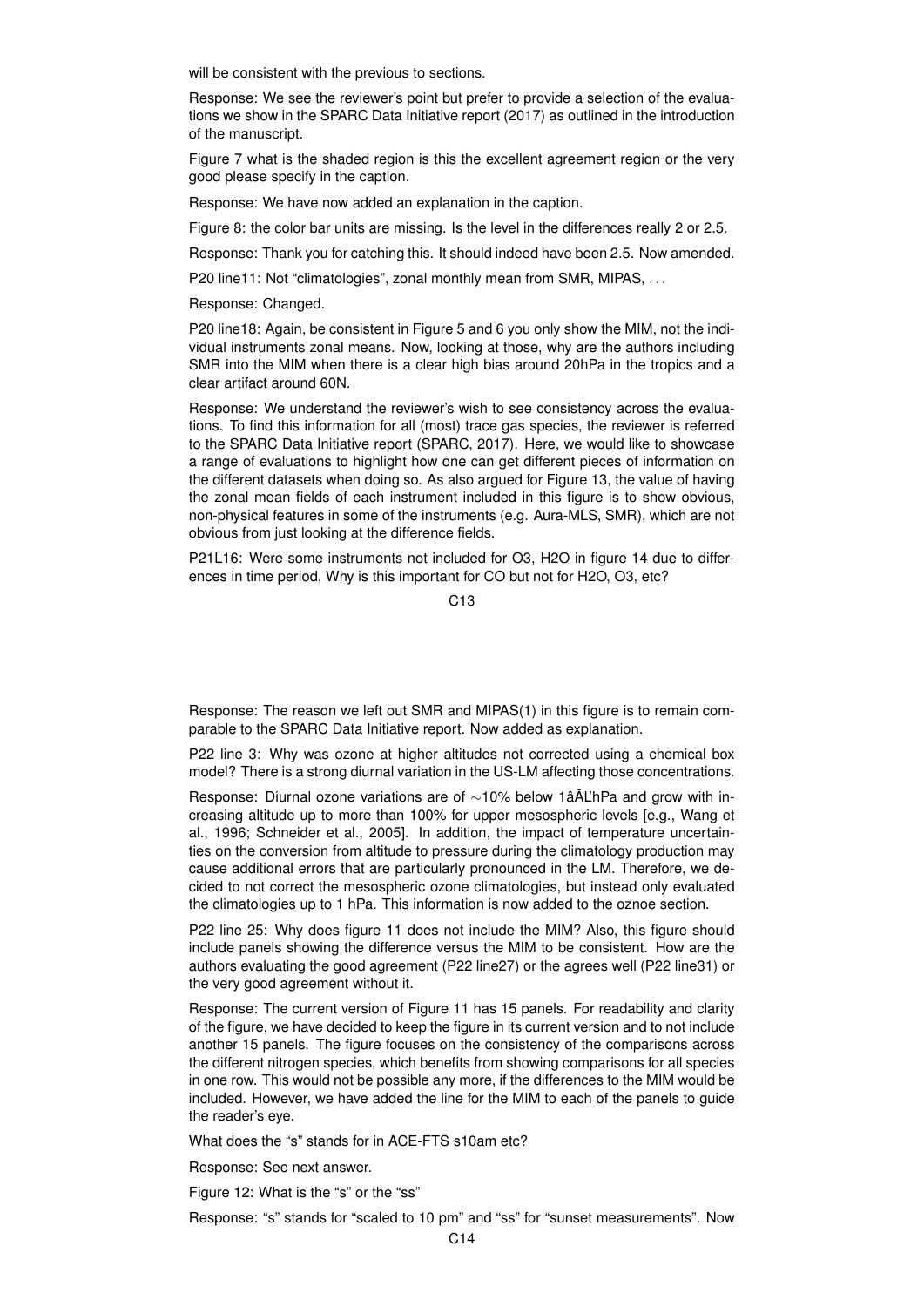added to the caption.

P24 line 1: sorry if this is obvious and I am just not understanding it. How come if you compute anomalies as monthly – MYM (multy year mean) might display a diurnal cycle while doing (monthly – MYM) / MYM \*100. does not?

Response: In a first approximation, the difference due to the diurnal variation can be described by a multiplicative factor not changing with the time (as the measurement time is fixed), this factor cancels out when calculating the multiplicative anomalies.

P24 line 11: "possibly due to its higher vertical resolution" This statement could be proven by applying for example the MIPAS averaging kernels to HIRDLS and repeating the comparison.

Response: We agree with the reviewer that this suggestion should be tested and added in the following note '(which should be tested in future work)'

P24 line 17: Again, please be consistent, in previous sections there has always been mention of the previous evaluation.

Response: We added to the manuscript the following statement: In comparison to earlier evaluations (SPARC, 2017), the updated nitrogen data sets show a slightly improved agreement. In particular the scaled ACE-FTS data sets agree better with the other time series in terms of absolute bias and seasonal cycle.

P24 line32 SMR data is not used at all in Figure 13, i.e., the only comparison shown in the manuscript.

Response: We have clarified in the text why SMR is not shown here.

P25 line 1: please include the equivalent of Figure 5 and 6 for HO2. Showing the MIM and the difference versus the MIM for SMILES, MLS and SMR before discussing the November 2009 and February comparison.

Response: See next comment.

C15

Figure 13: are you comparing the MIM for 2 instruments. If you are, then just shown the MIM and then the differences. Were the SMILES selected according to their local time or all local times were included in this comparison?

Response: We have chosen this format for this figure since the SMILES-MIM/MIM differences look exactly opposite of that from Aura-MLS, and there is more information in looking at the Aura-MLS and SMILES zonal mean fields instead. We have added a note in the caption to highlight this. We have selected all available SMILES daytime data (LT) as now stated in the caption.

P25 Summary evaluations. Is the reader supposed to be using the definitions on Table 3 with Figure 14, 15 and 16? If it is, the color bar should reflect the values determined in such table 3.

Response: Based on the color scheme the 2.5%, 5%, 10% and 20% values can be clearly distinguished. We prefer to keep the current color scheme in order to stay consistent with the evaluations of earlier data versions published in the SPARC report. We added the following statement to the manuscript to provide the reader though with some more guidance: Note, we adopt the same vocabulary (Table 3) for the summary comparisons (based on relative standard deviations) as used earlier for instrument specific evaluations (based on relative differences).

P26 line1: Why is there no HO2 1-sigma multi-instrument summary as for the other molecules? There are other molecules with only 2 or 3 instruments as for SF6, HF, NO, HCl.

Response: We do not provide an assessment of the uncertainty in the mean field of HO2 because of the very limited time coverage of SMILES data which does not provide a meaningful annual mean distribution.

Why is there no BrO 1-sigma summary? Response: We do not provide an assessment of the uncertainty in the mean field of data products if they are not available at the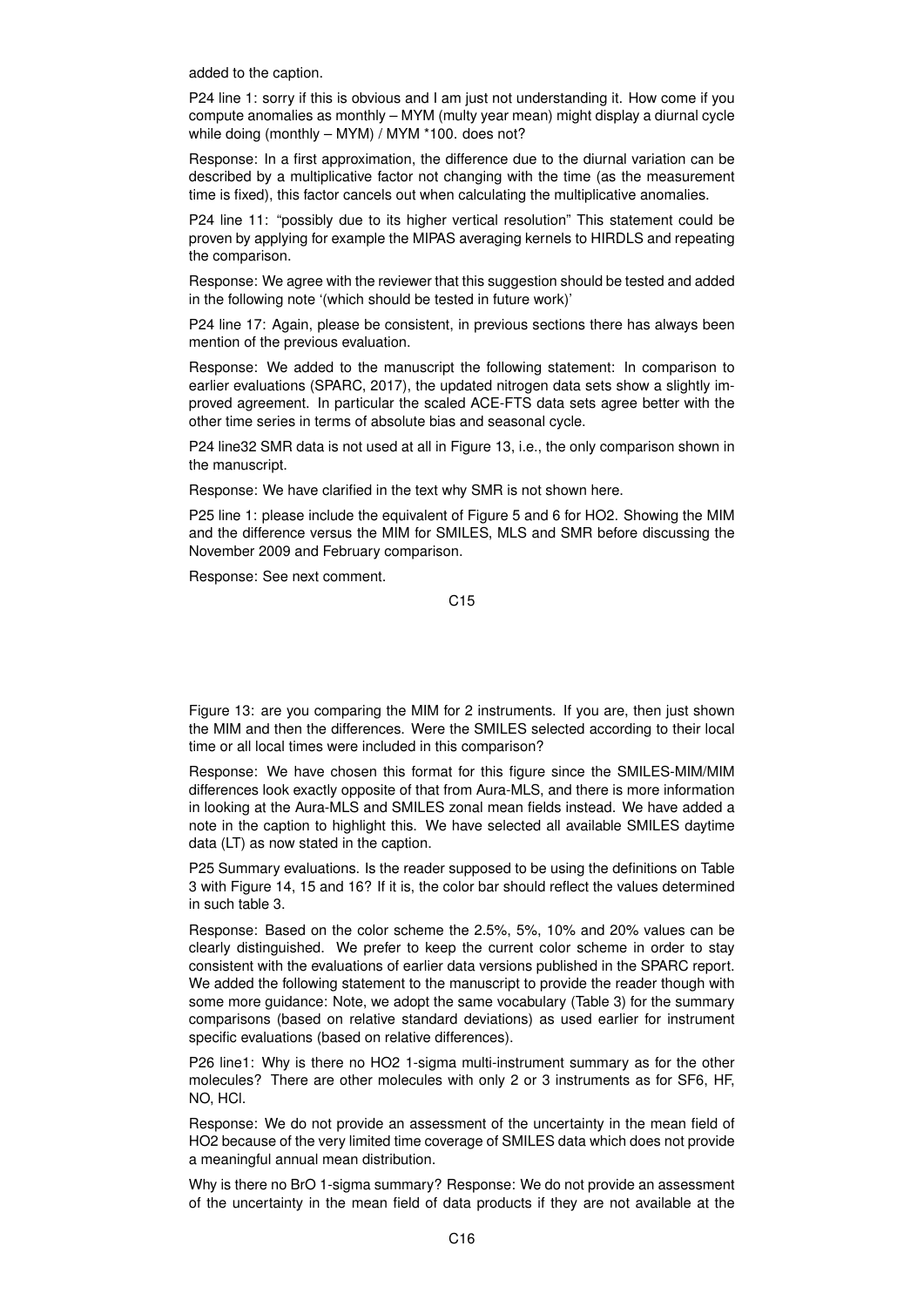same local solar time. This is the case for BrO, and also N2O5, ClONO2, and HNO4. Figure 15 is not consistent with Figure 14, I understand that the authors are redoing the Figure from the SPARC DI but for this paper it will be much better is they kept a simple layout as in Figure 14. That is, remove the boxes and the chemistry explanation, etc.

Response: Figure is now simplified and necessary information added to the caption.

P26 line 11 The acronyms (CSA, ESA, JAXA, etc) are not are not defined.

Response: We delete the different agencies' names here and write instead "from various space agencies".

P26 line 16 These manuscript only updated the trace evaluation, as written it implies that it also evaluated the aerosols observations.

Response: We now clarify the situation by adding the following text: Note, aerosol evaluations and monthly zonal mean timeseries data will be presented in a follow-on study).

P26 line 26: The doi zenovo link those not exist. As in, google cannot find it (neither the zenovo webpage). You have to go into the webpage and search for Hegglin to get the dataset. Please clarify

Response: The reviewer seemed to have misspelled the word zenodo. Our google search did provide a result that links directly to the zenodo archive.

P27 line 5: Why generally? It always produces larger sample sizes.

Response: We now deleted the word 'generally'.

P27 line 9: Toohey et al 2013 only shows the sampling biases for Ozone and water vapor. As mention here it seems that it investigated the sampling biases for all molecules included in the SPARC data initiative.

Response: This has been clarified in the text.

Table 1- References column: Why are some years in brackets and some don't? Cloud top is not an appropriate vertical range, please provide the lowest possible measured altitude in clear sky and then either on the text or as a tablenote specify that in the presence of clouds is from the cloud top. Why do HALOE, UARS and SMR have pressure ranges as well as altitude ranges. Please be consistent.

Response: Thank you. Amended. For the pressure ranges. Different instruments use different native vertical grids. We had added (although inconsistently) the information in km where this native grid was pressure. We now do this consistently across the different instruments.

Table 2: Why does MIPAS have two vertical resolutions? Due to the change in spectral resolution? Please clarify.

Response: We have clarified this issue in the table caption: Note, the low (high) vertical resolution along with the high (low) data density entries in MIPAS refer to the two different measurement modes MIPAS had been measuring in before and after 2004, referred to as MIPAS(1) and MIPAS(2) in later tables, respectively.

What happened to the ascending LT of meas for SCIAMACHY?

Response: The ascending part of the SCIAMACHY orbit lies mostly in the darkness. Generally, there are no measurements available in this part of the orbit. In the middle of the summer, however, there are some measurements at high latitudes during the ascending part of the orbit. These measurements are not included in the gridded data set to avoid averaging of observations performed at very different local times. We now clarify this in the caption: Also note, the ascending part of the SCIAMACHY orbit lies mostly in darkness, resulting in only few measurements which are not included in the SPARC Data Initiative gridded datasets (thus the ascending measurement LT is not listed).

How come TES has a LT of meas but not MLS and HIRDLS.

C17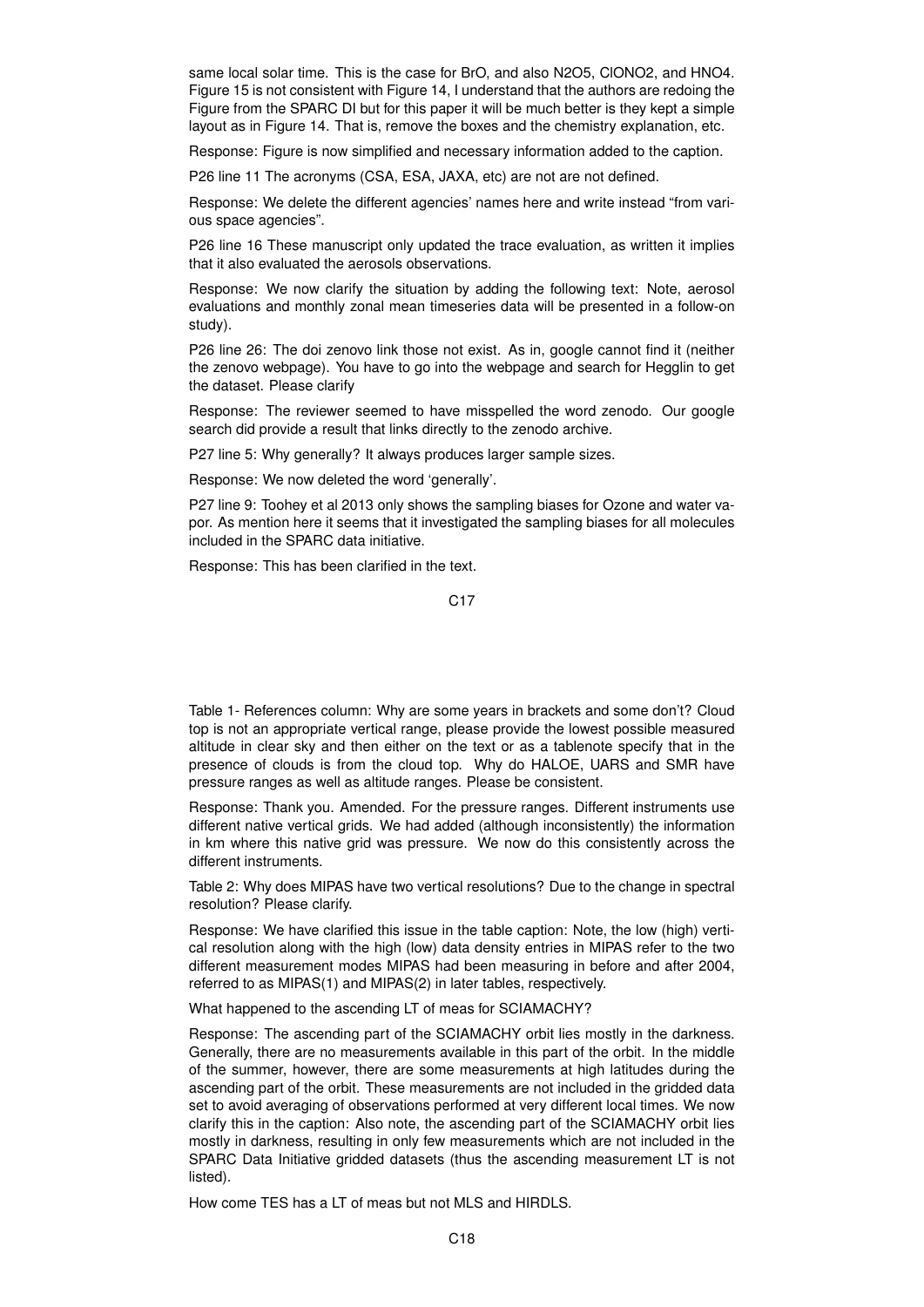Response: We now have removed information on TES. The LT of MLS and HIRDLS are changing with latitude.

For SAGEIII/ISS - Wang et al has already been published.

Response: Thank you, reference is now updated.

Table A1 I think this should be part of the main text. Also, I think the variable type is wrong: N2O, N2O\_NR and N2O\_STD are 3d, [lat, pre, months] AVE-dom, ave-lat, lst's are 2D. [lat, months] But all are described as GEO2D.

Response: The reviewer is correct, amended.

Further, looking at some files, for example the OMPS-SASK or OSIRIS have other variables:

OZONE\_CONCENTRATION\_STANDARD\_ERROR, OZONE\_VMR\_STANDARD\_ERROR OZONE\_COUNT\_IN\_BIN

Response: Yes, we are aware on some files showing deviations from the specified formatting. We had acknowledged this in the table caption.

Table A2. Why do some molecules used different versions? For example, MIPAS (1) uses v21 v20

Response: This is because for each gas a dedicated retrieval setup was developed. For gases with the lowest data versions the original retrieval setup was found good enough, while for others, data were reprocessed with a refined retrieval setup.

Table A3. Why is v4.0 in SAGEIII/M3M in brackets?

Response: A mistake. Now amended.

Table A4. Occultation needs to be bold in the Stellar or lunar occultation section.

Response: Thank you, amended.

C19

Table A5. LIMS reference, is there no published reference. This dataset is from 1979? Perhaps this was meant to be Remsberg 2009?

Response: These references now have been updated.

MIPAS additional comments: Meas mode switched in 2004 from high spectral to low spectral resolution. Not from high to high

Response: Note, it is correct as written since it refers to a tradeoff between spatial and spectral resolution. It says from high spectral to high vertical resolution.

SAGEIII/ISS reference: Wang et al has been published.

Response: This has been updated.

HALOE: the vertical range states up to 80km, please provide the minimum altitude

Response: Minimum provided.

Table A6. MIPAS: Meas mode switched in 2004 from high spectral to low spectral resolution.

Response: Changed. See comments above/below.

SAGEIII/ISS cite 10.1029/2020JD033803.

Response: Reference added.

Is there an upper vertical range limit for UARS MLS ?

Response: Yes, we have changed this to "50-80 km".

Table A7 The additional comment for MIPAS in the previous tables is that the Meas mode switched in 2004 from high to low . . ., in here it says Change in spectral resolution in 2005. Please be consistent. And also the years do not change.

Response: Now made consistent across all tables.